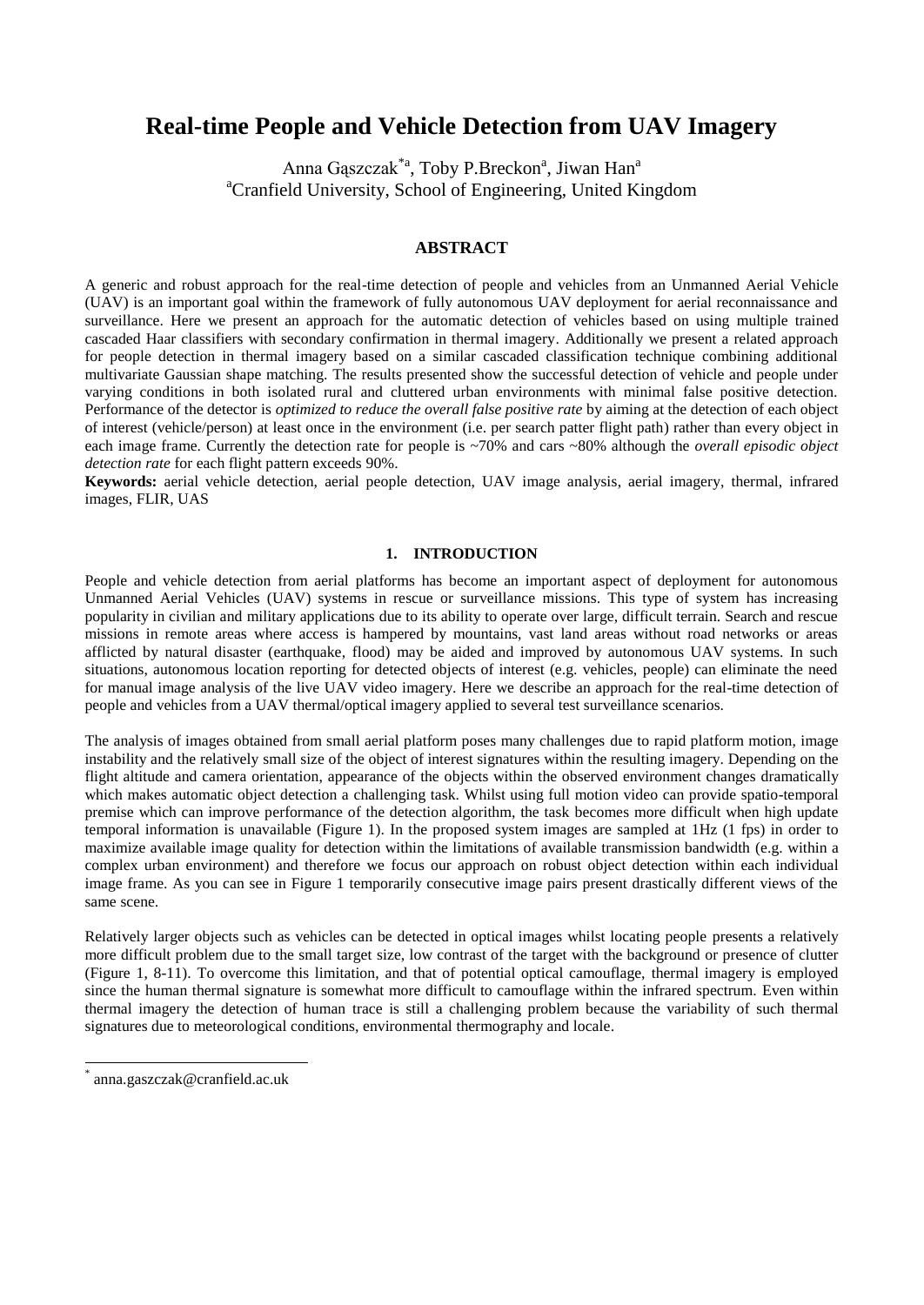

Figure 1. Three consecutive optical (a) and thermal (b) image pairs from our experimental UAV platform (1Hz).

<span id="page-1-0"></span>The key challenge is the robust detection of static/dynamic people and vehicles in various environments, in both cluttered and uncluttered aerial views, independent of atmospheric conditions or locale. Here we propose the use of a novel adaptation to the established real-time detection approach of [\[1\]](#page-11-0) for the detection of people in thermal imagery with secondary shape analysis of the thermal signatures. In addition we extend the previous work on vehicle detection in optical imagery [\[2\]](#page-11-1) by using thermal traces of the vehicles in corresponding thermal imagery for secondary confirmation.

In addition to the raw detection of people and vehicles the intention is also to return a confidence indicator with each detection instance in order to facilitate the prioritization of detected objects to the UAV operator for review. This information may be also supplied as an input to a secondary multi-platform control system facilitating the deployment of other autonomous vehicles for further investigation. Aspects of the work that we will describe incorporate the fusion of multiple classifiers, multiple classification approaches and multiple sensor imagery input in order to facilitate the derivation of a quantifiable confidence indictor associated with each people or vehicle detection instance.

## **2. RELATED WORK**

Most of recent work on object detection from UAV utilizes full motion video either for tracking and detection of moving objects [3] [4] [5] or to enhance the detection performance of stationary objects by the temporal information obtained from video feed [\[6\]](#page-11-2). In [4] the detection algorithm is primarily driven by the isolation of a moving component and then classifying the type of movement to assign object to particular class (i.e. human/vehicle). The approach presented in [\[6\]](#page-11-2) detects stationary and moving humans in thermal imagery although the detection is only valid if a person is detected in a number of consecutive frames. By contrast, the vehicle detection approach presented in [\[7\]](#page-11-3) does not use temporal information from video but uses high resolution orthonormal images and an on-line boosted classifier. The orthonormal images in general reduce the viewpoint variance of the vehicles and simplify the appearance of vehicles to rectangular shapes. Our task however is significantly different in terms of varying vehicle perspective views (e.g. see [Figure 4b](#page-5-0), 8b).

The related approach of [\[8\]](#page-11-4) uses infrared imagery to detect stationary and moving vehicles by extracting local blob-like descriptors of vehicles and then exploiting the repetitive pattern of multiple vehicles on the roads-ways (usually forming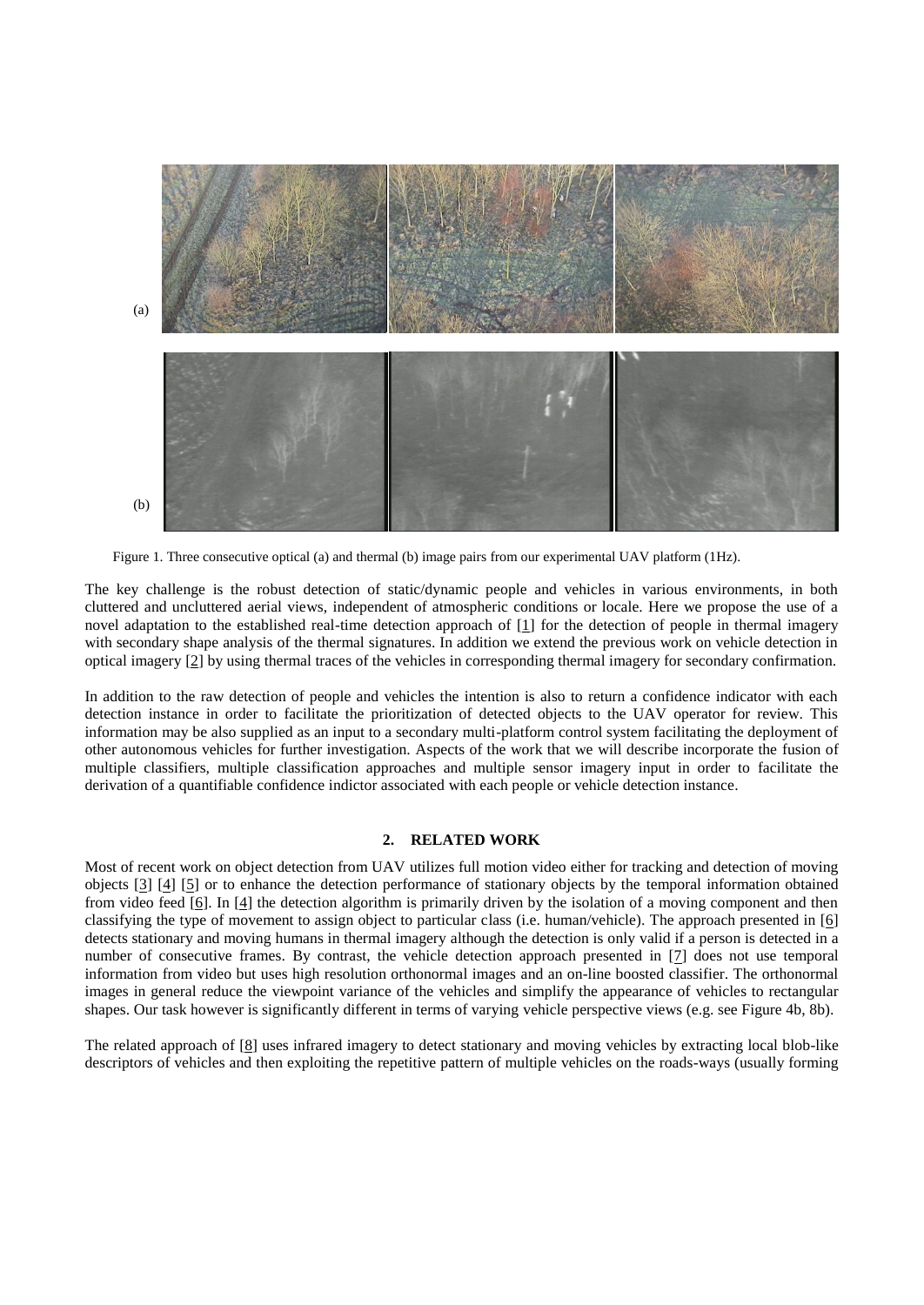a linear pattern) to aid in successful detection. The model in [\[8\]](#page-11-4) assumes stable thermal signatures of the cars which is not valid in general. Vehicle thermal traces vary based on environment (sunlight to vehicle heat transfer) and recent utilization characteristics (hot or cold engine) [\(Figure 4a](#page-5-0)). In our previous work [\[2\]](#page-11-1) optical imagery was the primarily source used for the vehicle detection. Here we present an extended approach which in addition utilizes the thermal information as a secondary confirmation and confidence indicator discriminating imagery source.

Person detection from aerial imagery is a challenging problem mainly due to the small size of a human body observed from an aerial platform. In general person detection and particularly pedestrian detection from ground platforms has received considerable attention within literature and proven to be very successful [\[9\]](#page-11-5). These approaches generally make use of large object size within an image together with texture and shape information. By contrast, from aerial imagery people appear as small objects comprising few pixels only and lack number of features normally present when dealing with ground based surveillance scenarios and pedestrian detection. However, the recent work of Oreifej [\[10\]](#page-11-6) presents use of Histogram of Oriented Gradients (HOG) [\[9\]](#page-11-5) for people detection and identification from airborne optical images. Although reported results are promising, the scenarios are presented in simple and uncluttered environments which limit the general application of this technique. Suffering from similar limitations is a detection approach in [11] based on the geometric constraints of the orientation of shadow cast by a person in the scene with respect to the metadata (global position, time) and the relationship between average person height and the size of its corresponding shadow. The shortcomings of the approaches using optical imagery may be overcome by use of thermal imagery where the human body has a more stable signature. In [\[6\]](#page-11-2) Haar features with an AdaBoost classifier are employed similarly to our approach although the use of 25 fps video allows the collecting of classified person statistics and the pruning of false positives (minimum observations threshold). The detection approach presented in [5] is also based on assumption that potential detection region has to be present over a number of consecutive video frames. First the track of a potential human is build by extracting points of interest and matching them in corresponding frames, from which the potential person signature associated with this track is classified using standard template matching.

We propose a very different approach to both people and vehicle detection due to the constraints of a single frame images (1Hz) and the associated lack of temporal information and metadata. Our proposed people detection approach uses thermal imagery and performs independent classification on every image frame. It uses a combined set of cascaded Haar classifiers [\[1\]](#page-11-0) with additional multivariate Gaussian shape matching for secondary confirmation. By contrast, our proposed vehicle detection relies primarily on optical imagery and is again based on using multiple cascaded Haar classifiers trained for different vehicle orientations which are then combined to produce a coherent set of detections [4]. Thermal vehicle signatures are then used for secondary confirmation if detectable within corresponding thermal imagery.

# **3. DETECTION APPROACH**

#### **3.1 Imagery characteristics**

The system used for capture comprises of a small fixed wing UAV platform with optical and thermal cameras mounted onboard. The UAV operates at an altitude of around 60m with camera pointing to the ground plane with a 45 degree angle which gives an approximate distance of 180 m to the target in a straight line. Images are sampled at 1Hz (1 fps) in order to maximize available image quality for detection within the limitations of available transmission bandwidth. These images are transmitted to a ground station via radio link where automated people and vehicle detection is performed in real-time on a standard Intel 4-core CPU workstation (2.33 GHz).

#### **3.2 Overview**

A pair of temporarily and geometrically synchronized optical and thermal images is used for the people and vehicle detection routines. First these images are processed independently and then related information from both image sources is combined. For vehicle detection the optical image is processed with several independent cascaded Haar classifiers trained for detecting vehicles in different orientations and light/dark colours. Next the overlapping detections from each of these independent classifiers is merged to produce a coherent set of detections. Once the vehicle is detected within optical image, we search the geometrically corresponding area in the thermal image for a presence of a thermal signature (varying from the environment) and if present the confidence level of this detection reported to the end user is increased.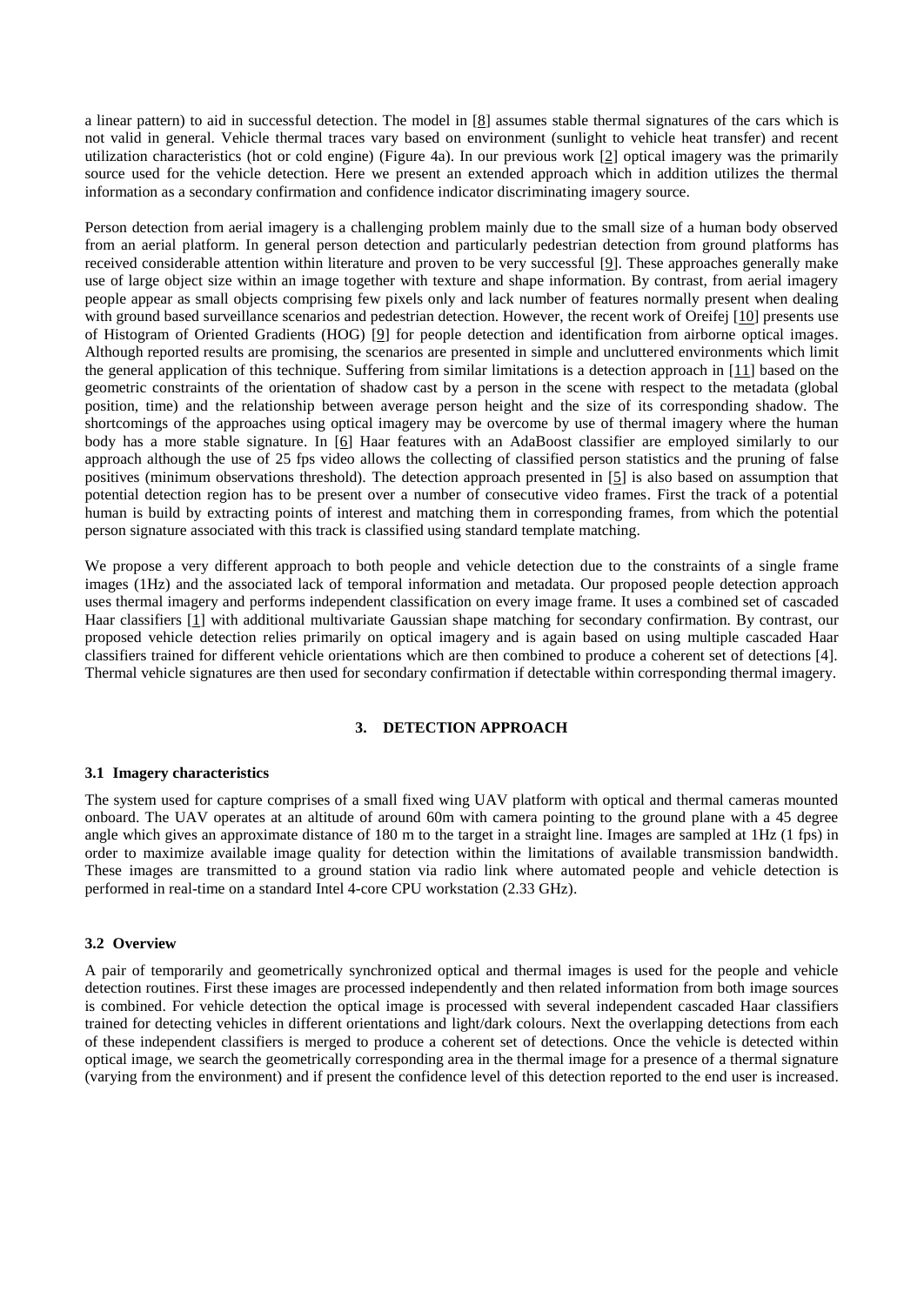In a similar manner, for people detection the thermal image is processed with several cascaded Haar classifiers whilst we simultaneously extract and process contours within image. Fused concurrent detections obtained by the sets of classifiers form the final result. The confidence level of this detection is further boosted if a contour of potential person matches the Gaussian shape model and is present within the corresponding detecting region. The contour shape analysis is introduced as a secondary confirmation step and is not a primarily source of detection due to the problems of cluttered environments where contour clusters occur frequently.

## **3.3 Cascaded Haar classifier**

The primary means of people and vehicle detection makes use of multiple cascaded Haar classifiers [\[1\]](#page-11-0) [\[12\]](#page-12-0). Cascaded Haar classifiers were firstly proposed by [\[1\]](#page-11-0) and later improved by [\[12\]](#page-12-0) with a primary application domain for the detection of faces [\[13\]](#page-12-1). The concept is to use a conjunctive set of weak classifiers to form a strong classifier - in this instance, a cascade of boosted classifiers applying Haar-like features. These Haar features are essentially drawn from the spatial response of Haar basis functions and derivatives (hence Haar-like features) to a given type of feature at a given orientation within the image as shown in [Figure 2a](#page-3-0).

In practice these features are computed as the sum of differences between differing rectangular subregions at a localised scale which although limited in scope as individual features can be computed extremely efficiently. Individually, they are weak discriminative classifiers but when combined as a conjunctive cascade a powerful discriminative classifier can be constructed capable of recognising common structure over varying illumination, base colour and scale [\[13\]](#page-12-1). A cascaded Haar classifier is trained using AdaBoost over a set of a few hundred positive object and negative object training images. The use of boosting techniques facilitates classifier training to select a maximally discriminant subset of these Haar-like features, from the exhaustive and overcomplete set, to act as a multi-stage cascade [\[1\]](#page-11-0). In this way, the final cascaded Haar classifier consists of several key simpler (weak) classifiers that all form a stage in the resultant complex (strong) classifier. These simpler classifiers are essentially degenerative decision-tree classifiers that take the Haar-like feature responses as input to the weak classifiers and return a boolean pass/reject response. A given region within the image must then achieve a pass response from all of the weak classifiers in the cascade to be successfully classified as an instance of the object the overall strong classifier has been trained upon. The classifier is then evaluated over a query image at multiple scales and multiple positions using a search window approach [\[1\]](#page-11-0). Despite this apparent exhaustive search element of the classifier the nature of the cascade (sorted in order of most discriminative feature) allows the early rejection of the majority of such windows with a minimal evaluative (and hence computational) requirement. In this way the Haar cascade classifier thus combines successively more complex classifiers in a cascade structure which eliminates negative regions as early as possible during detection but focuses attention on promising regions of the image. This detection strategy dramatically increases the speed of the detector, provides an underlying robustness to changes in scale and maintains achievable real-time performance [\[1\]](#page-11-0) [\[13\]](#page-12-1).







(a) Haar-like features (b) People detection (c) Vehicle detection

<span id="page-3-0"></span>Figure 2. Example of Haar-like features (a). Illustration of Haar features identified as stages within cascaded trained classifiers overlaid on exemplar images: (b) thermal people classifier, (c) 45° vehicle classifier.

#### **3.4 People detection**

In our approach to people detection a set of several separate cascaded Haar classifiers are trained on samples of human thermal signatures categorized with respect to varying orientation and thermal contrast (with the environment). The training sets were constructed in a top-to-bottom approach with regard to signature orientation with the largest set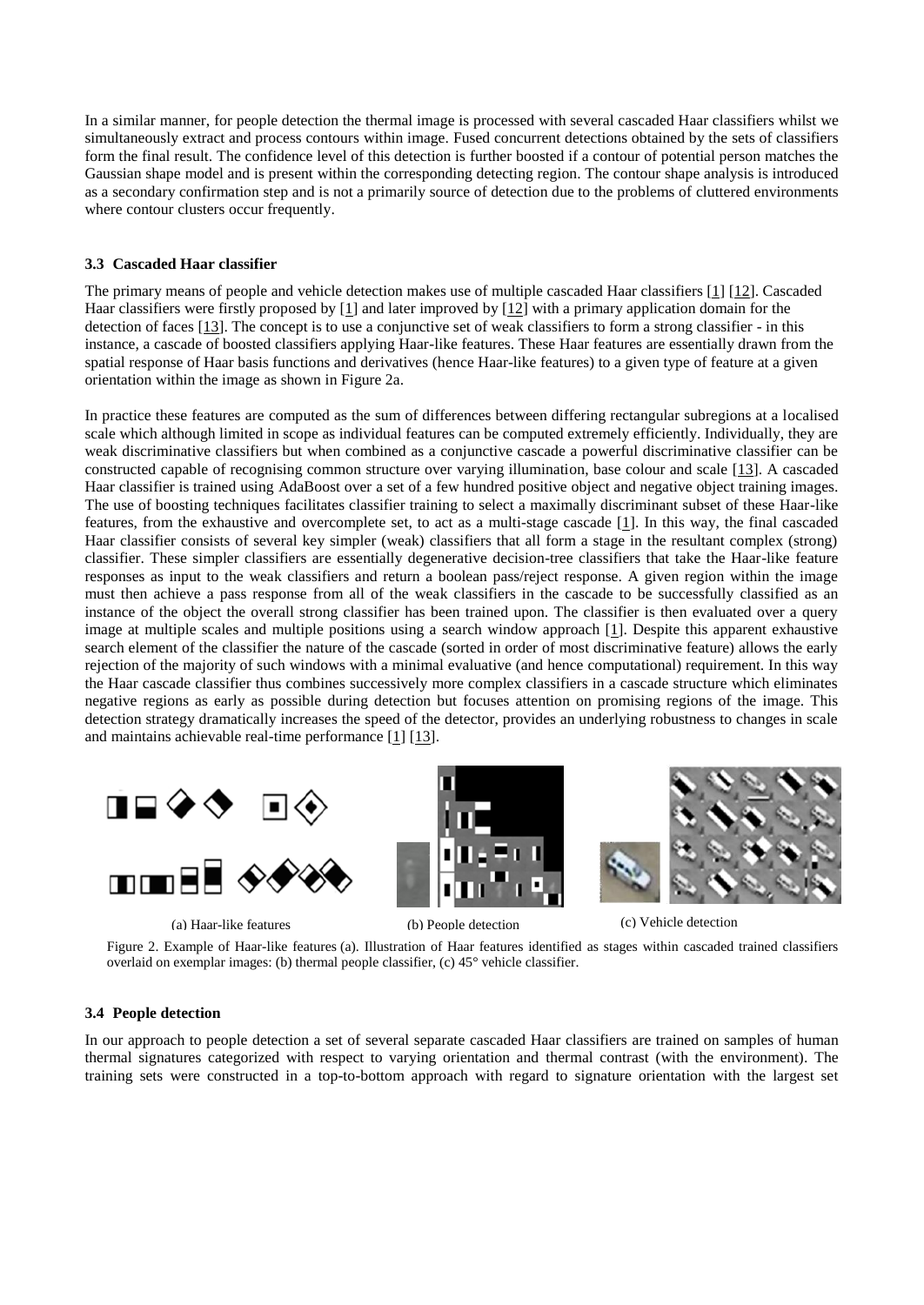containing large variation in human body signature orientation (with large perceived angular offsets from the vertical) to the smallest set containing body signatures largely in an upright vertical position. An example of several of the Haar features identified as stages within the trained cascaded classifier are overlaid on an example human body thermal signature in [Figure 2b](#page-3-0). As we can see from [Figure 2b](#page-3-0) the identified features for person detection largely relate to differences in the horizontal and vertical directions (as can be expected).

The results obtained from the evaluation of this set of classifiers are then post-processed based on the size constraints of the objects appearing in the image. Each detected candidate subregion (rectangular) is tested against maximum width and height and rejected if it does not fulfill the requirements. These restrictions are based on *a priori* knowledge of approximate UAV altitude and camera field of view. The remaining regions are merged based on their coincidence and minimum overlapping area. This approach is based upon assumption that an object may exist at any of these locations if one or more of the classifiers were triggered at that position. In this way we develop a fuzzy logic style approach to detection - an object may belong to the detection set returned by one or more of the set of classifiers due to subjective nature of the set boundaries with respect to orientation and contrast. Empirically this approach is found to work well.

Secondary detection confirmation is achieved by a multivariate Gaussian shape matching technique. In order to first extract the shape contours we use mean-shift color clustering  $[14]$  [\(Figure 3a](#page-4-0)) followed by edge detection with Canny edge detector [\[15\]](#page-12-3) [\(Figure 3b](#page-4-0)). We use mean-shift color clustering as a preprocessing stage for determining the contours due to its ability to reduce variation of pixel values and to preserve small entities in the image whilst at the same time merging larger, uniform image regions. For illustration purpose extracted contours are over drawn in color i[n Figure 3c](#page-4-0).



<span id="page-4-0"></span>Figure 3. Contour based human body detection processing pipeline (a→e). (a) Mean-shift segmented thermal image, (b) edge image, (c) extracted shape contours, (d) highlighted contour matching the model, (e) Haar classifier detection

In each of the images we consider all of the extracted contours and use Hu invariant moments as shape descriptors [\[16\]](#page-12-4). These features are then compared against a statistical model shape descriptors derived from a set of sample human thermal signature contours. By treating contour moments as random variables we can model the distribution of these features in the training set **X** as a multivariate Gaussian distribution [\[17\]](#page-12-5). This distribution can be constructed by calculating mean feature vector **μ** and a covariance matrix **Σ** as follows (Eq. 1):

$$
\Sigma = E[(\mathbf{X} - \boldsymbol{\mu})(\mathbf{X} - \boldsymbol{\mu})^T]
$$
 (1)

where **X** is a matrix of the training set feature vectors and *E*[] is the expectation operator.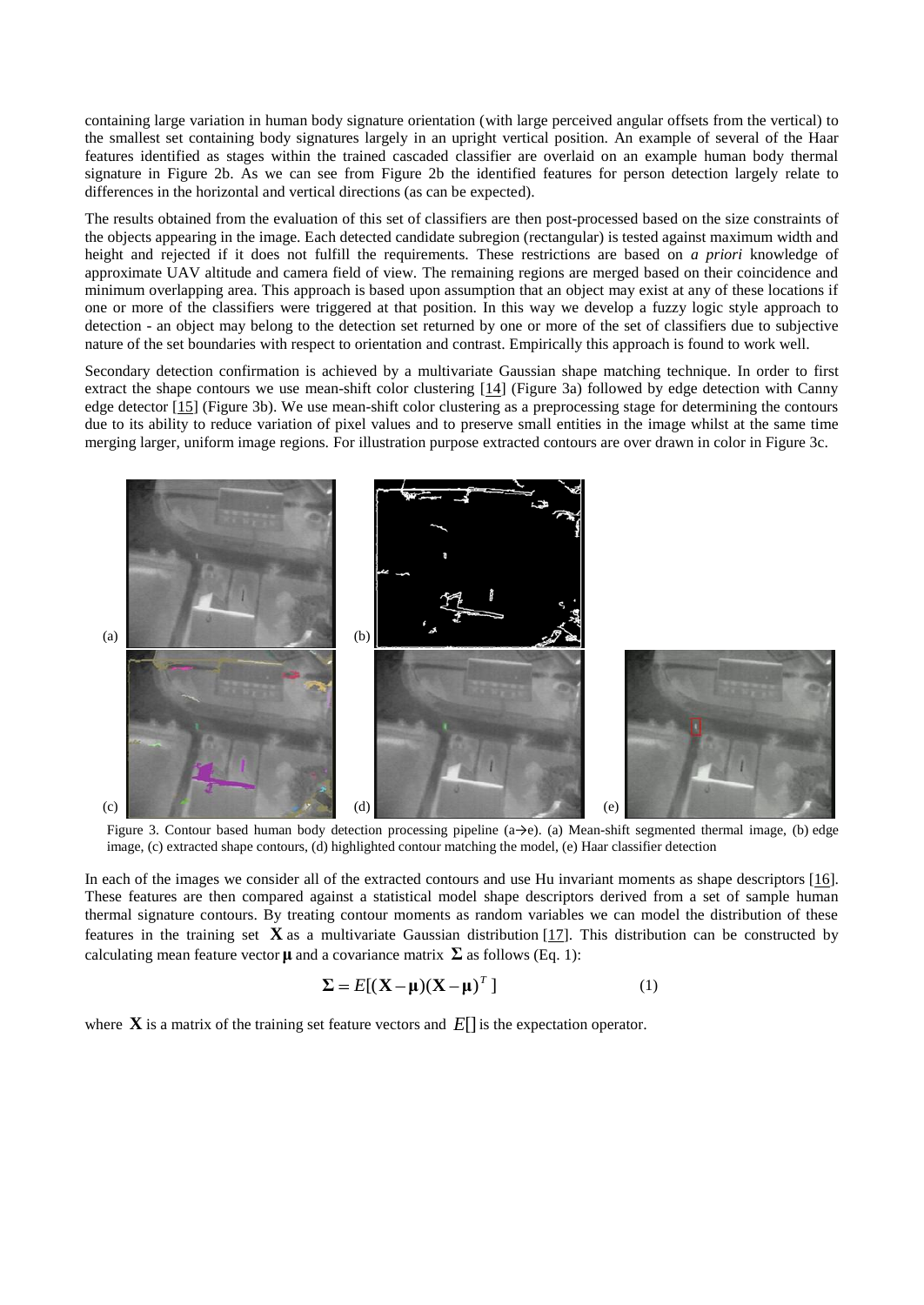In order to determine if a contour belongs to the distribution we calculate distance of a given shape descriptor **x** from the statistical model embodied in mean feature vector  $\mu$  and covariance matrix  $\Sigma$ . In this case we use Mahalanobis distance which accounts for the covariance in the data so that the similarity measure is not biased in any variable dimension. The Mahalanobis distance is defined as follows:

$$
D(\mathbf{x}, \mathbf{\mu}) = \sqrt{(\mathbf{x} - \mathbf{\mu})^T \Sigma^{-1} (\mathbf{x} - \mathbf{\mu})}
$$
 (2)

where  $\Sigma^{-1}$  is the inverted covariance matrix and **x** is a shape feature vector.

If the calculated Mahalanobis distance is below a certain threshold and the contour interior is brighter than the local image background the shape is qualified as matching the predefined model and the confidence level indication of this detection is adjusted. Contours matching the trained moments model are highlighted in [Figure 3d](#page-4-0) with the green bounding box. This information is used to improve the confidence level of the initial detections obtained by cascaded Haar classifier [\(Figure 3e](#page-4-0)).

# <span id="page-5-1"></span>**3.5 Car detection**

Analogous to the person detection approach the primary detector used for vehicle detection is also the cascaded Haar classifier [\[1\]](#page-11-0). The detection approach relies primarily on optical imagery as vehicle thermal signatures are unstable under varying conditions [\(Figure 4a](#page-5-0)). As we can see in [Figure 4a](#page-5-0) example vehicles taken under a range of environmental conditions and locale have varying thermal signatures.

For our application to aerial vehicle detection four separate cascaded Haar classifiers where trained based on sample vehicle images categorized into one of four positional orientations to the horizontal - the resulting set of clockwise angular offsets {0°, 45°, 90°, 135°}. A large training set was empirically sub-divided based on the perceived nearest angular offset of the vehicle wheelbase with vehicles assumed to be symmetric about the axis perpendicular to the angle of the wheelbase. As we can see from [Figure 2c](#page-3-0) the detection of vehicles relies largely on feature differences within the 45° orientation of the vehicle training set in use for this particular classifier (as expected).

As in case of people detection, the set of regions detected by Haar classifier is verified based on the size constraints. The spatially coincident detections are merged with respect to their intersection area and a similar fuzzy style approach is used – a detected vehicle can belong to the detection set returned by one or more orientation specific classifiers. The confidence level of the vehicle detection is increased proportionally to the number of classifiers triggered. For example, if a particular vehicle is detected by the 45° and 90° orientation specific classifiers then it is more probable that it is true positive classification and such the associated confidence level of the detection is increased. In addition the confidence level of the detection may also be increased by incorporating cues of vehicle presence within the corresponding thermal imagery.

<span id="page-5-0"></span>

Figure 4. (a) Thermal imagery - signatures of cars; (b) Example detections of vehicles in optical imagery.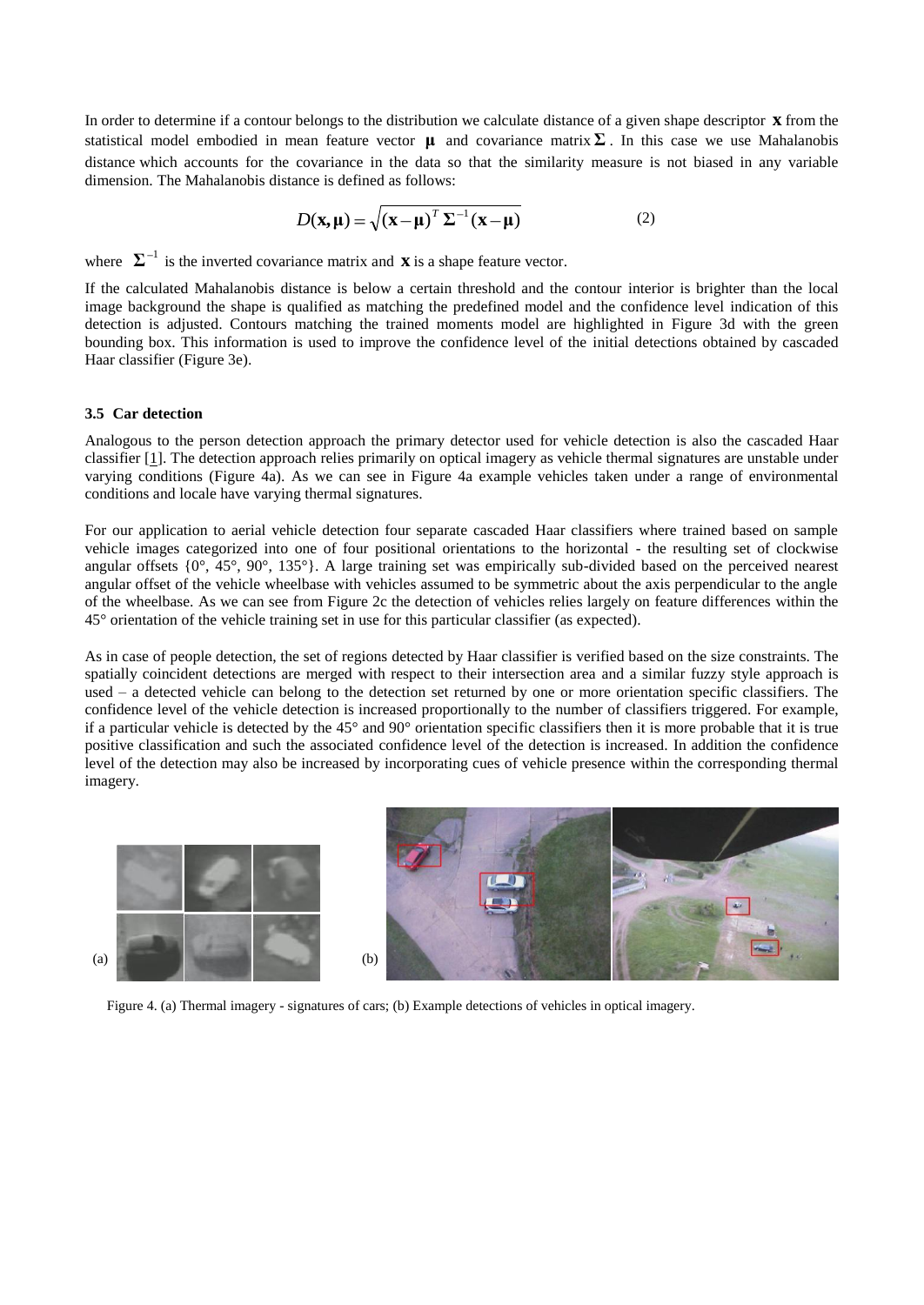#### <span id="page-6-1"></span>**3.5.1 Thermal signature confirmation**

In some cases vehicles can exhibit a strong thermal signature due to the sunlight to vehicle heat transfer or engine/interior temperature. We can incorporate this information to increase the confidence level of the overall vehicle detection. This is achieved by generating a list of thermal hot spots present in the thermal imagery that meet the requirements of the maximum pixel value and contrast. Maximum pixel intensity is set to be above a certain threshold based of the percentage of the maximum pixel value identified within the image and the spread of the pixel value distribution. A set of identified high intensity pixels is used as seed locations for watershed clustering [\[18\]](#page-12-6).

From a set of identified maximum value pixels hot spot regions are grown – each connected component of high value pixels is used as a seed point for a watershed clustering algorithm [\[18\]](#page-12-6). Pixels with similar values in a fixed range from a seed point are aggregated until a gradient of image intensity exceeds a threshold. This process provides a set of contours [\(Figure 5a](#page-6-0)) which are then post-processed with a rule based constraints with respect to the foreground to background contrast and the intensity level of foreground [\(Figure 5b](#page-6-0), 5c). [Figure 5b](#page-6-0) shows a binary mask of the thermal signatures that meet the contrast and maximum pixel value constraints. Bounding boxes of the final set of verified thermal signature are presented i[n Figure 5c](#page-6-0).



<span id="page-6-0"></span>Figure 5. Thermal imagery whith identified high intensity and contrast thermal signatures.

The combined use of these detected thermal signatures and the earlier optical imagery detections (Section [3.5\)](#page-5-1) together as a fused sensing capability requires thermal and optical images to be temporally and spatially synchronized. The latter is performed using an image based homography.

## **3.5.2 Homography estimation**

Detected thermal signatures (Section [3.5.1\)](#page-6-1) are assigned to the corresponding optical vehicle detections by calculating the projection of the thermal image plane onto the optical image plane. This is carried out by using a two dimensional homography based technique which is a projective transformation that maps one image plane to the other. Here we consider the problem of determining the homography that maps points in the thermal image to the corresponding points in the optical image. Equation 3 illustrates the relationship between points in the two corresponding images.

$$
p_{\text{optical}} = H p_{\text{thermal}} \tag{3}
$$

where *H* is a 3x3 homography matrix and point *p* in the image denoted as vector  $p = [x, y, 1]$ '



<span id="page-6-2"></span>Figure 6. Thermal (a) and optical (b) images of the same scene fused using homography (c).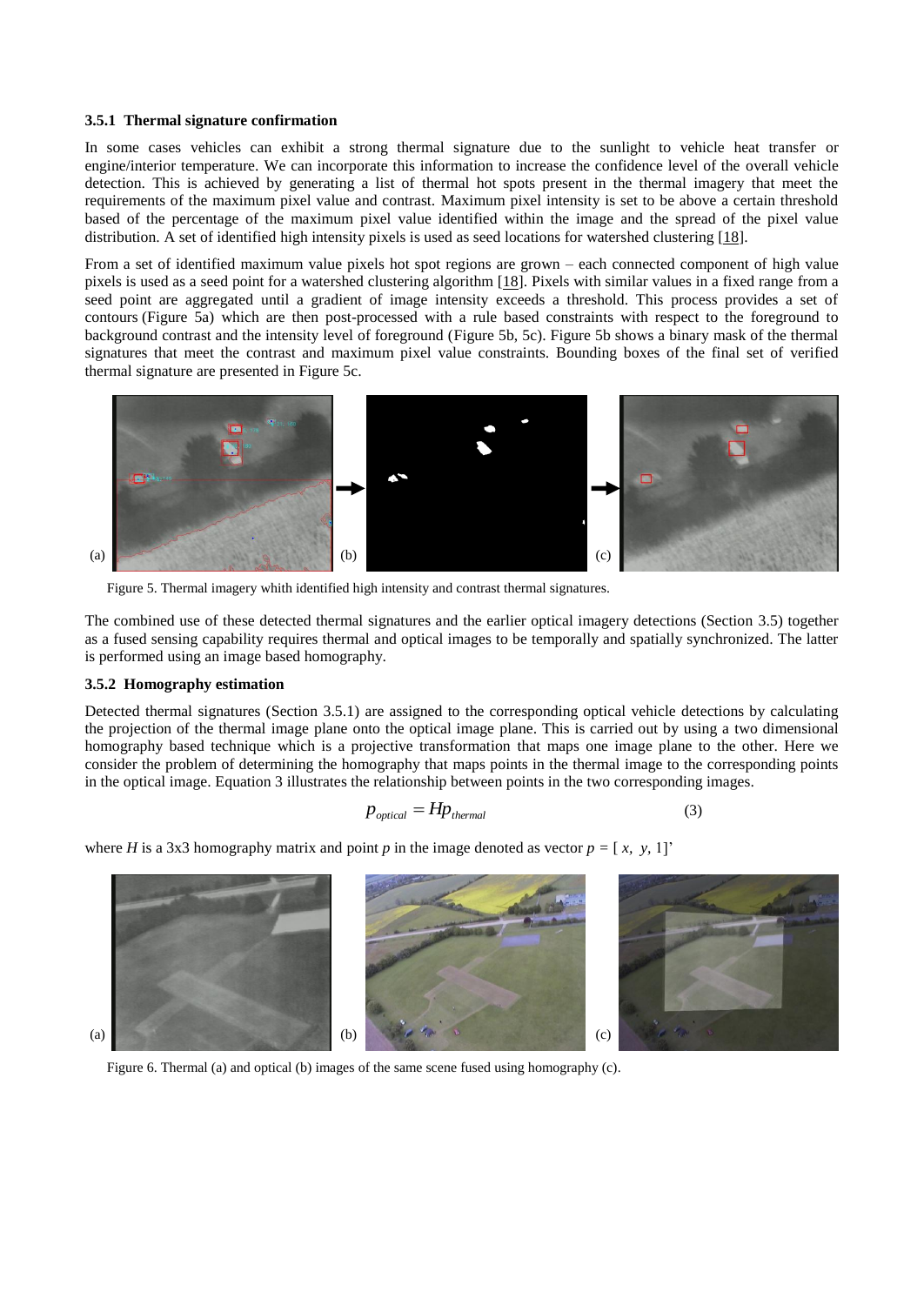We calculate homography matrix from pairs of corresponding feature points visible in both images (e.g. corners of the runway in [Figure 6a](#page-6-2) and [Figure 6b](#page-6-2)). In [Figure 6c](#page-6-2) we see the example of thermal image overlaid onto the optical image according to the homography matrix calculated from the pairs of feature point correspondences between [Figure 6a](#page-6-2) and [Figure 6b](#page-6-2).



<span id="page-7-0"></span>Figure 7. (a) Identified thermal signatures; (b) Vehicle detections; (c) Fused detections from thermal and optical images.

[Figure 7](#page-7-0) shows that the perspective transform using the homography obtained from the two reference images is not in general fully accurate on another set of frames. This is attributable to the practical aspects of both variations in platform position and temporal image synchronization. Additionally we do not account for the correction of the intrinsic camera parameters as this is left as an area for future work.

Essentially the homography calibration gives us an approximate thermal to optical mapping which we can then successfully use for fusing the optical and thermal detection information. To take into account of these errors, instead of considering only the area inside the optical detection window we consider also the general proximity of this window within the projected thermal image (dashed line rectangles in [Figure 7c](#page-7-0)). This is done using the extended bounding rectangle of the detection into the thermal image. If a thermal signature is present in the extended area the confidence level of the detection is increased. We can see in [Figure 7c](#page-7-0) identified thermal signatures from the thermal imagery [\(Figure 7a](#page-7-0)) fused with the Haar classifier detections from the optical imagery [\(Figure 7b](#page-7-0)).

## **4. RESULTS**

The UAV platform used for this work was a fixed wing platform with a 1m wingspan and operating weight of 1.8kg. This platform operates at an altitude of approximately 60m based on either hand or catapult launched and can carry a dual optical/thermal camera payload. Control is via an autonomous waypoint following autopilot. For this work the platform was equipped with a standard CCD optical camera and uncooled thermal sensor both positioned at 45° angle to the horizontal in the direction of flight.

Our approach facilitates the real-time detection of both static and moving vehicles invariant to orientation, colour, type and configuration [\(Figure 4,](#page-5-0) [Figure 8\)](#page-8-0). The results presented also show the successful detection of people under varying conditions (e.g. atmospheric conditions, UV/IR exposure, background temperature) in both isolated rural and cluttered urban environments with minimal false positive detection [\(Figure 9,](#page-9-0) [Figure 10\)](#page-9-1). Performance of the detector is *optimized to reduce the overall false positive rate* by aiming at the detection of each object of interest (vehicle/person) at least once in the environment (i.e. per episode/UAV search flight) rather than every object in each image frame. Currently the perimage frame detection rate for people is ~70% and vehicles ~80% although the *overall episodic object detection rate* for each flight pattern or search mission exceeds 90%. In addition there is a mechanism for grading the detections based on associated confidence level. This technique allows further filtering and reduction of false positive detections as required.

In [Figure 8](#page-8-0) we see the automated detection of people within the thermal imagery and the corresponding detection of vehicles within the optical imagery in the same environment. It should be noted in [Figure 8](#page-8-0) that this was taken under direct sunlight and hot thermal conditions. Although person thermal signatures have a low contrast, our approach still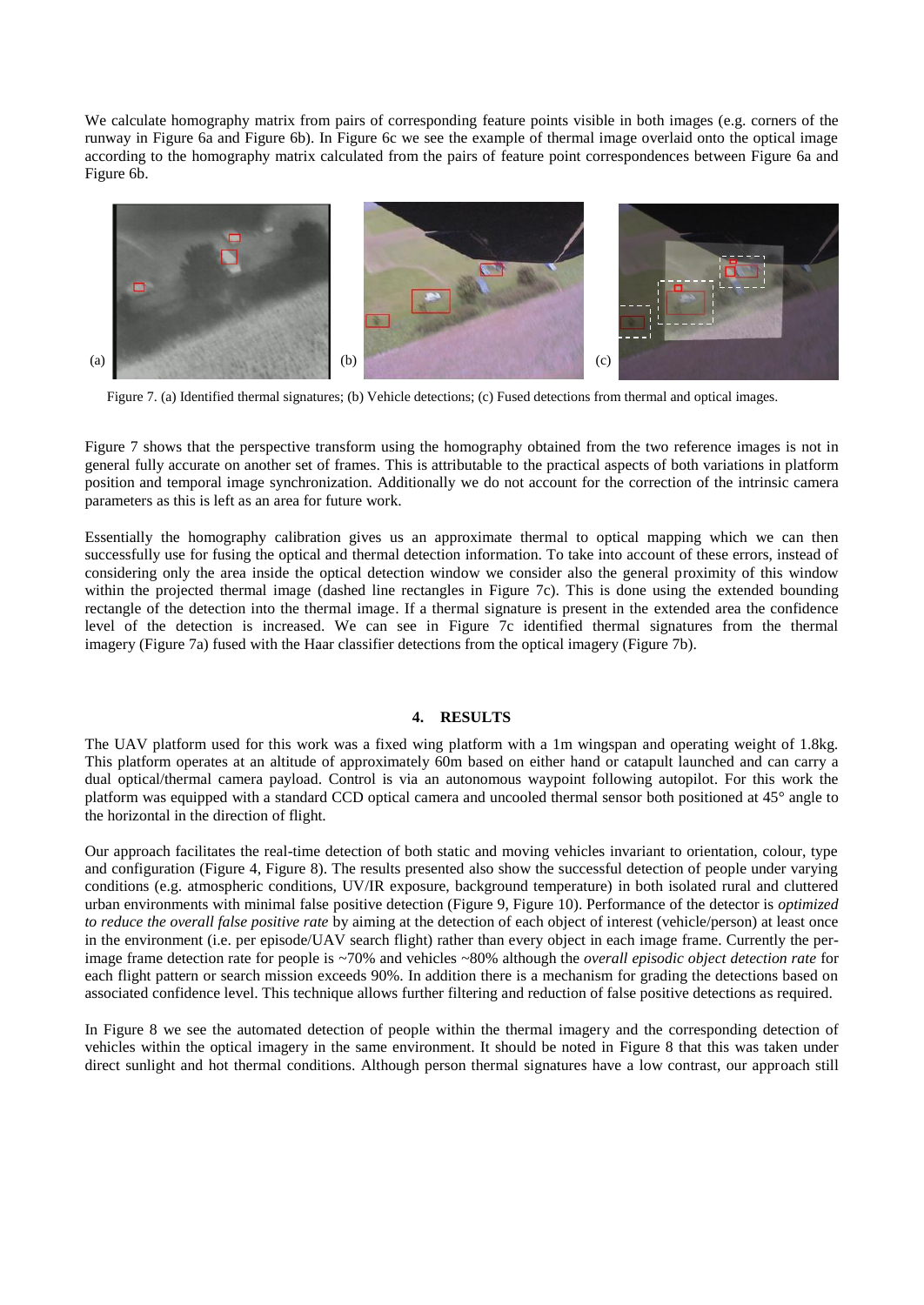successfully identifies people in the thermal imagery. In addition thermal signatures of the vehicles are present [\(Figure](#page-8-0)  [8a](#page-8-0)) therefore the confidence level of the vehicle detection in the optical imagery [\(Figure 8b](#page-8-0)) may be increased using this additional fused sensor information.



<span id="page-8-0"></span>Figure 8. People detection results in thermal imagery (a) with optical images of the same scene with vehicle detections (b) (summer conditions).

An interesting case is presented in [Figure 9.](#page-9-0) Despite the fact that people are fully occluded by the trees and are barely visible within the optical image [\(Figure 9b](#page-9-0)) the targets are successfully detected in corresponding thermal images [\(Figure](#page-9-0) [9](#page-9-0)a). As you can see in the thermal imagery [\(Figure](#page-9-0) 9a) all of the people present are not detected within each individual image frame [\(Figure 9a](#page-9-0), 9b) although are successfully detected over both images with every human target in the environment being identified. This is a good example of the per frame versus episodic detection performance of the approach. In addition a small fragment of a telegraph pole within environment is falsely identified as a human thermal signature due to its similarity in shape. Instances of such false positives are limited from episodic stand point.

Examples of detections in cluttered/urban scenes are showed in [Figure 10-](#page-9-1)12. In [Figure 10](#page-9-1) the thermal signatures of several objects present are strong with high contrast and thus difficult to classify for a human operator. Several of these are successfully detected as people present within the environment with a minimal number of false positives [\(Figure](#page-9-1)  [10a](#page-9-1)). These false detections occur as a result of an infrared reflecting from the metal containers within the environment. In [Figure 10a](#page-9-1), 10b the orientation and intensity of the thermal traces make them viable candidates for human thermal signatures and as such are correctly classified with minimal false positive impact.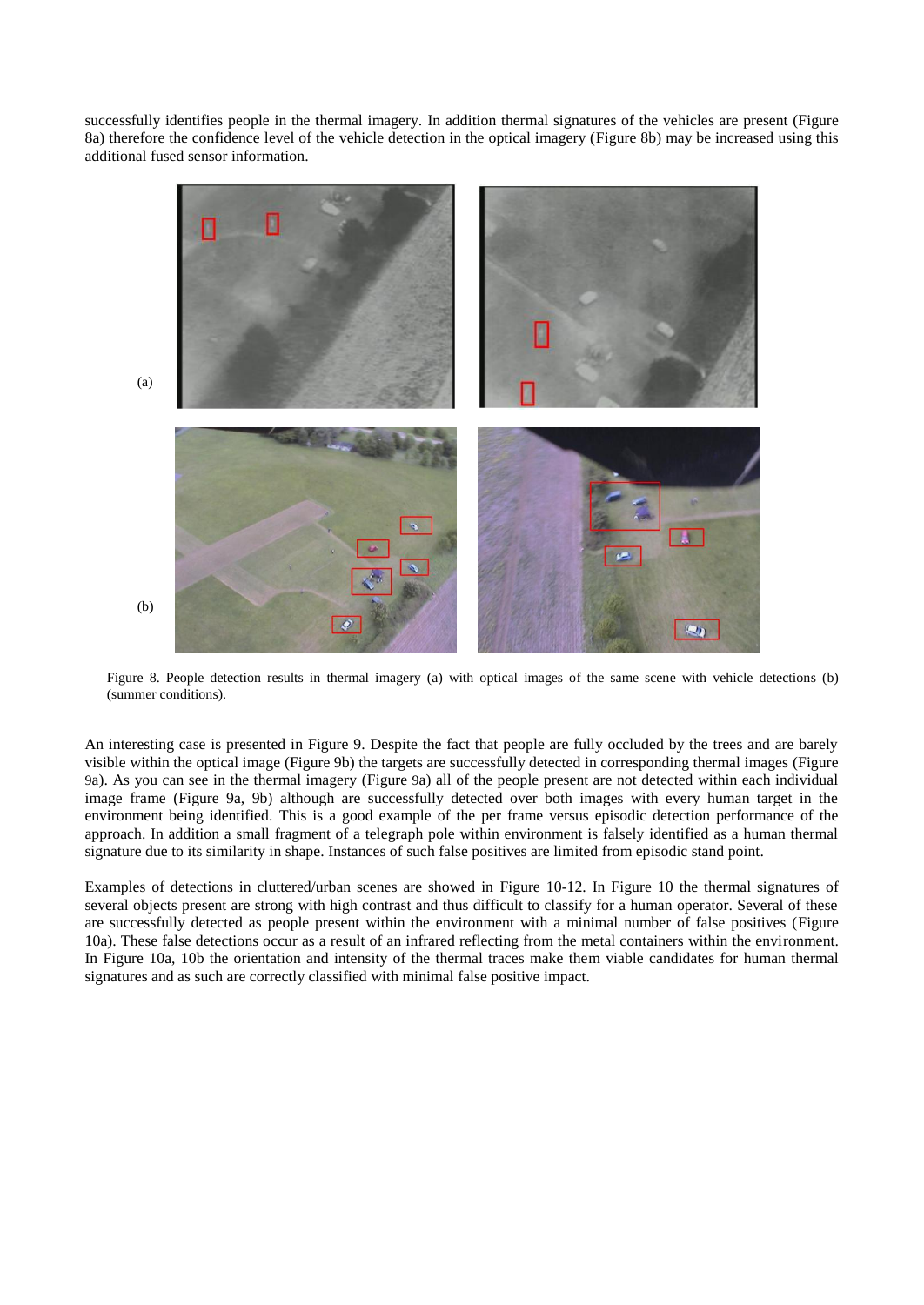

(b)



(a)

(c)

<span id="page-9-0"></span>

<span id="page-9-1"></span>Figure 10. People in complex environment – low visibility of people in optical imagery (b) and detections in thermal imagery (a).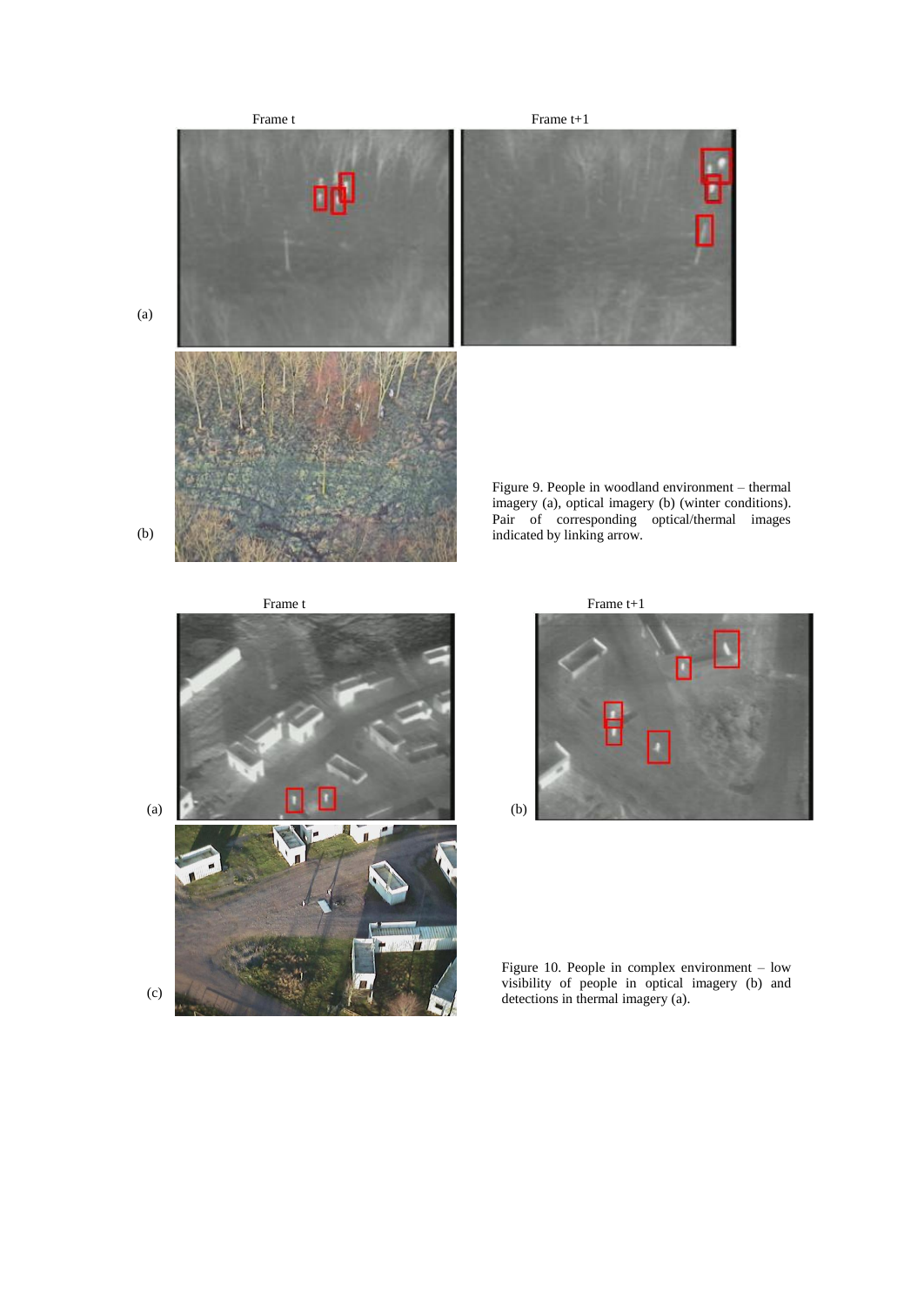

<span id="page-10-0"></span>Figure 11. People in rural environment – optical imagery (a, b) and thermal imagery (c).



<span id="page-10-1"></span>Figure 12. Urban environment - thermal imagery (a, b) with corresponding optical images of the same scene (c, d).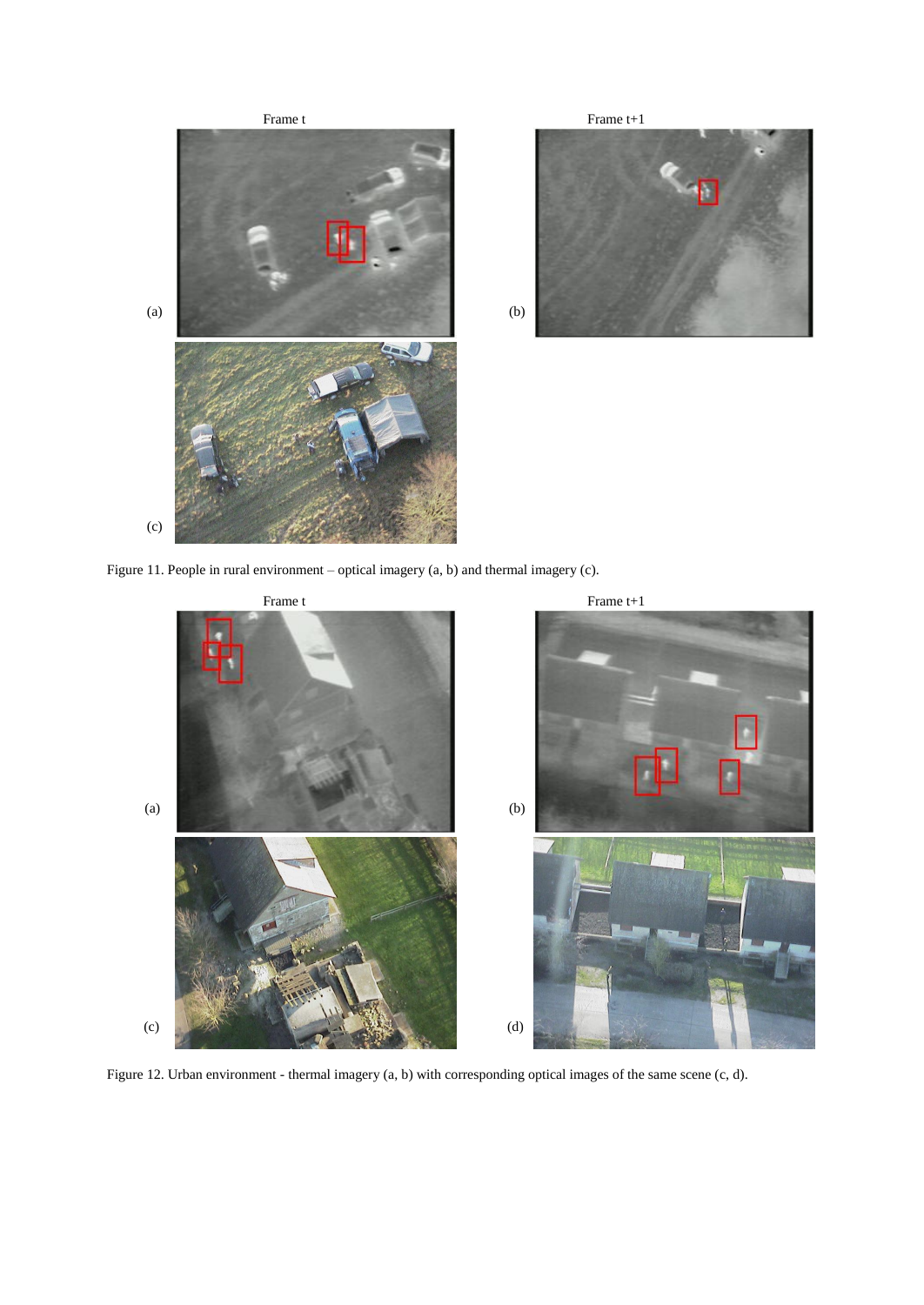Detections within rural environment are presented in [Figure 11.](#page-10-0) Although there are no objects obstructing the field of view, there is a group of people close to the vehicle which is not identified in the first image in [Figure 11a](#page-10-0). This occurs due to the straight downward perspective so that full vertical thermal signature of a person is not present. Nevertheless, the same group of people is correctly detected in the next consecutive image frame [Figure 11b](#page-10-0) therefore accurately detecting all targets within the environment.

[Figure 12](#page-10-1) shows people in a complex urban environment. Thermal signatures are clearly visible in the thermal imagery [\(Figure 12a](#page-10-1), 12b) despite low target visibility in optical imagery because of the background camouflage [\(Figure](#page-10-1)  [12c](#page-10-1), 12d). Notably one of the five people present in the thermal imagery is not classified as a person due to the lower contrast of the thermal signature [\(Figure 12a](#page-10-1)).

Figure 8-10 show the successful detection of vehicles and people from UAV aerial imagery using the proposed approaches under a variety of environmental conditions.

## **5. CONCLUSIONS AND FURTHER WORK**

A novel methodology of people and vehicle detection from UAV imagery has been proposed. Moreover a concept of the confidence indicator associated with each detection instance in order to facilitate the prioritization of detected objects has been introduced. The methodology has been tested over a range of outdoor scenarios, in different rural and urban environments and under variety of weather conditions. The obtained results appear promising as we have been able to detect more than 90% of vehicle and people instances within these scenarios with occasional false positive detections.

Future work in this area will include the integration of the metadata obtained from the UAV platform (e.g. position) with the detection approach to enable more effective pruning of false positive detections. In addition the consideration of full motion video (within the constraints of available bandwidth) would give an advantage of incorporating temporal information for a greater robustness of detection.

#### **6. BIBLIOGRAPHY**

- <span id="page-11-0"></span>[1] P. Viola and M. Jones, "Rapid object detection using a boosted cascade of simple features," Proc. IEEE Computer Society Conf. Computer Vision and Pattern Recognition, 511-518 (2001)
- <span id="page-11-1"></span>[2] T.P. Breckon, S.E. Barnes, M.L. Eichner, and K. Wahren, "Autonomous Real-time Vehicle Detection from a Medium-Level UAV," Proc. 24th International Unmanned Air Vehicle Systems, 29.1-29.9 (2009)
- [3] C. Huang, Y. Wu, J. Kao, M. Shih, and C. Chou, "A Hybrid Moving Object Detection Method for Aerial Images," Advances in Multimedia Information Processing, 357-368 (2010)
- [4] J. Xiao, C. Yang, F. Han, and H. Cheng, "Vehicle and Person Tracking in Aerial Videos," Multimodal Technologies for Perception of Humans, 203-214 (2008)
- [5] A. Miller, P. Babenko, M. Hu, and M. Shah, "Person Tracking in UAV Video," Multimodal Technologies for Perception of Humans, 215-220 (2008)
- <span id="page-11-2"></span>[6] P. Rudol and P. Doherty, "Human Body Detection and Geolocalization for UAV Search and Rescue Missions Using Color and Thermal Imagery," Proc. IEEE Aerospace Conf, 1-8 (2008)
- <span id="page-11-3"></span>[7] H. Grabner, T.T. Nguyen, B. Grubner, and H. Bischof,"On-line boosting-based car detection from aerial images", ISPRS Journal of Photogrammetry and Remote Sensing 63(3), 382-396 (2008)
- <span id="page-11-4"></span>[8] S. Hinz and U. Stilla,"Car detection in aerial thermal images by local and global evidence accumulation", Pattern Recognition Letters 27(4), 308-315 (2006)
- <span id="page-11-5"></span>[9] N. Dalal and B. Triggs, "Histograms of oriented gradients for human detection," Proc. Conf. Computer Vision and Pattern Recognition, 886-893 (2005)
- <span id="page-11-6"></span>[10] O. Oreifej, R. Mehran, and M. Shah, "Human identity recognition in aerial images," Proc. IEEE Computer Society Conf. Computer Vision and Pattern Recognition, 709-716 (2010)
- [11] V. Reilly and M. Solmaz, "Geometric Constraints for Human Detection in Aerial Imagery," Proc. European